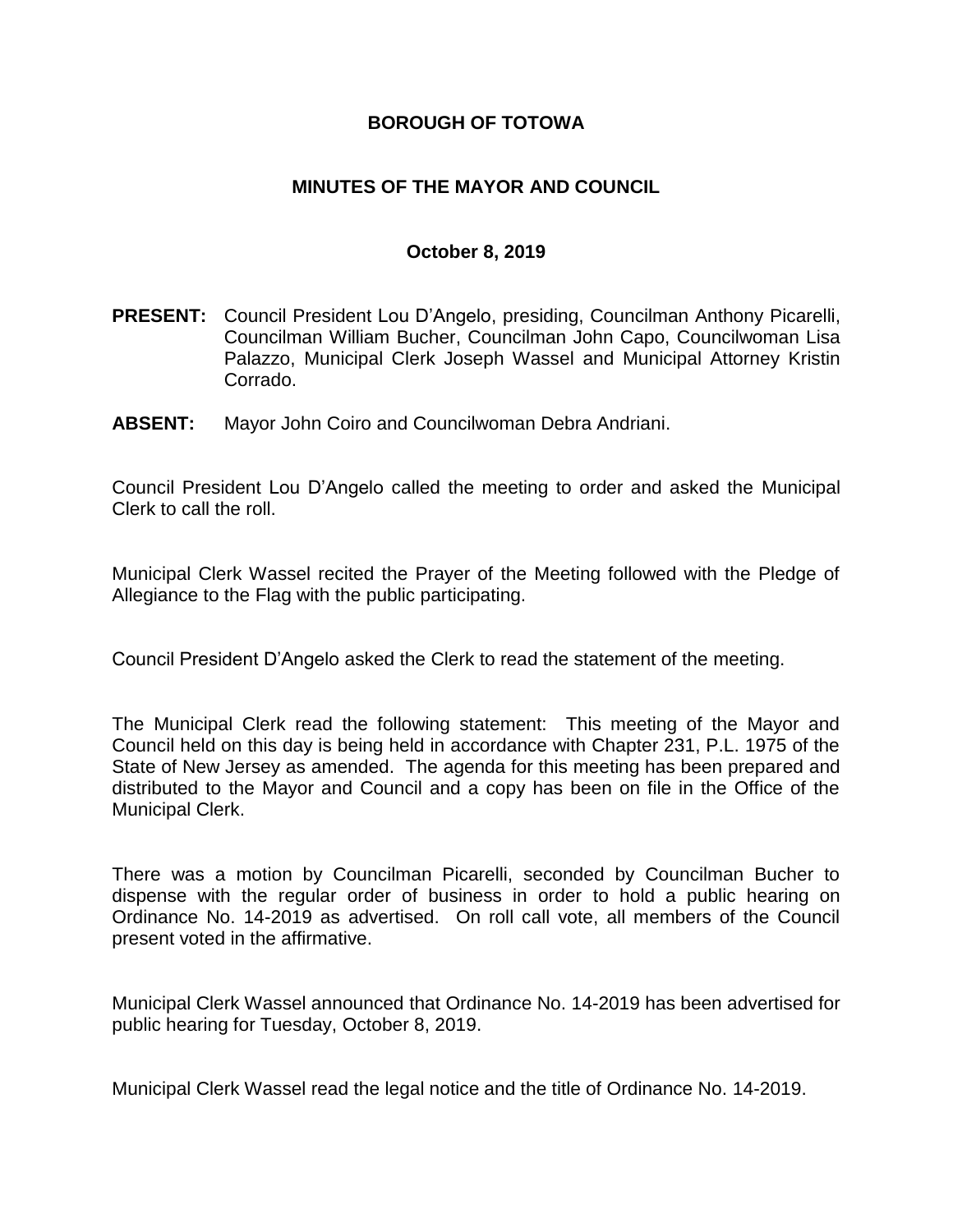There was a motion by Councilman Picarelli, seconded by Councilman Bucher to open the public hearing. On roll call vote, all members of the Council present voted in the affirmative.

Council President D'Angelo asked if any citizens wished to be heard on Ordinance No. 14-2019.

CITIZENS HEARD:

There were no citizens who wished to be heard.

There was a motion by Councilman Picarelli, seconded by Councilman Bucher to close the public hearing. On roll call vote, all members of the Council present voted in the affirmative.

Municipal Clerk Wassel read Ordinance No. 14-2019 by title:

#### **ORDINANCE NO. 14-2019**

### **AN ORDINANCE TO AMEND THE CODE OF THE BOROUGH OF TOTOWA CHAPTER 115 ENTITLED "ANIMALS", TO CREATE A NEW SECTION TO BE KNOWN AS ARTICLE II TO BE ENTITLED "WILDLIFE FEEDING"**

There was a motion by Councilman Picarelli, seconded by Councilman Bucher to adopt Ordinance No. 14-2019 on second and final reading. On roll call vote, all members of the Council present voted in the affirmative.

There was a motion by Councilman Picarelli, seconded by Councilman Bucher to revert to the regular order of business. On roll call vote, all members of the Council present voted in the affirmative.

Council President D'Angelo asked if any members of the Council, the Municipal Clerk or the Municipal Attorney wished to address the Council.

There were no reports.

Minutes 10/08/2019 **Page 2**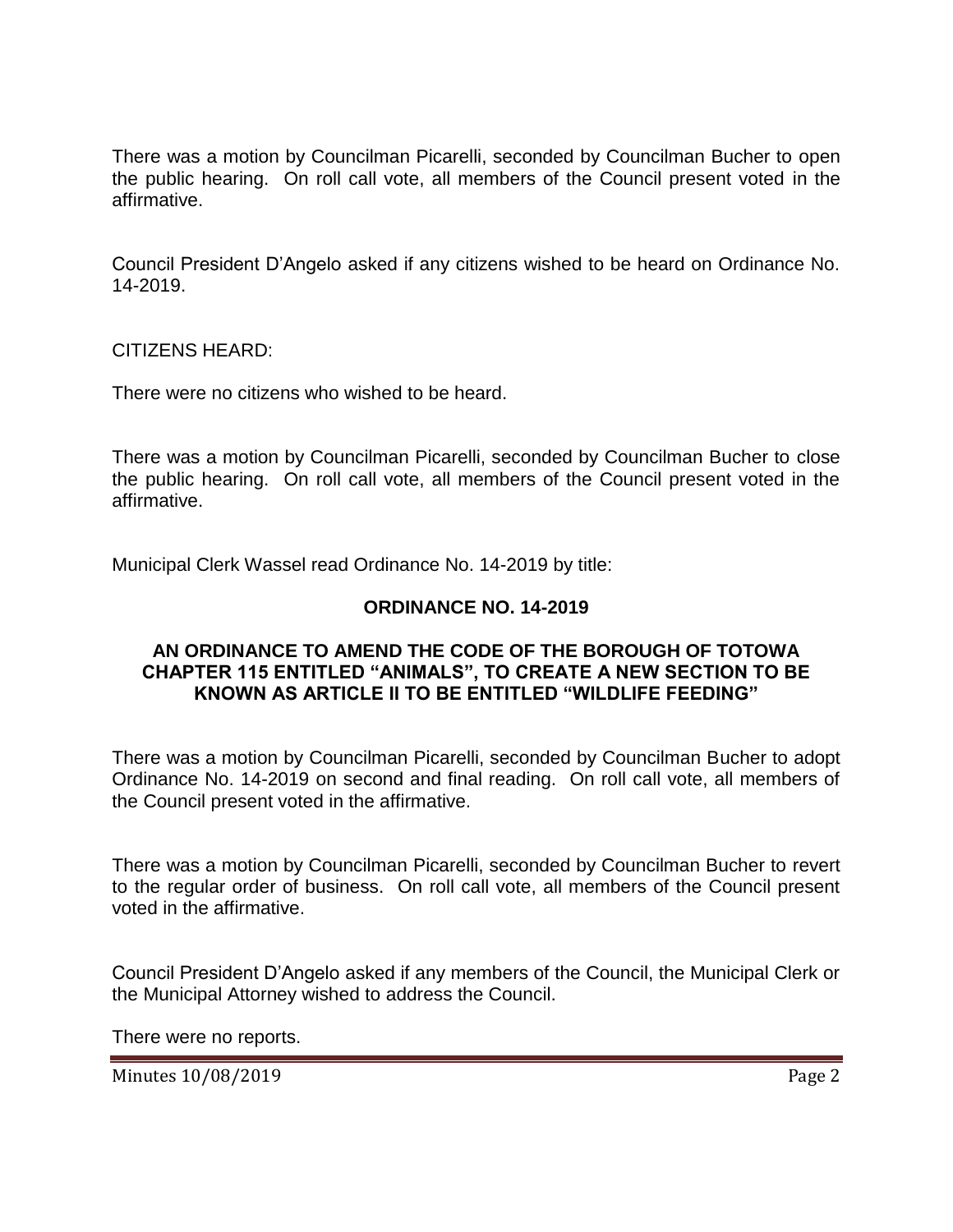CITIZENS HEARD:

Matt Barbieri, 13 Duffus Avenue: Said that the parking situation is bad on Duffus Avenue because of the new apartments on Lackawanna Avenue. He said that most people park their cars on Duffus and then walk across Lackawanna to the apartments because there is no visitor parking and they charge their tenants for parking. He also feels that it could be dangerous with people crossing Lackawanna. He also stated adding to the problem is that the Bethwood employees are parking on the street. Council President D'Angelo: Told him that we will check with the Building Department.

There was a motion by Councilman Picarelli, seconded by Councilman Bucher to approve the Minutes of the Mayor and Council for the meeting of September 24, 2019. On roll call vote, all members of the Council present voted in the affirmative.

COMMITTEE ON FINANCE:

There was a motion by Councilman Picarelli, seconded by Councilman Capo to approve Resolution No. 2019-21 for the payment of bills. On roll call vote, all members of the Council present voted in the affirmative.

There was a motion by Councilman Picarelli, seconded by Councilman Capo to adopt the following resolution authorizing the Treasurer to issue refunds to various property owners pursuant to State Tax Court judgments. On roll call vote, all members of the Council present voted in the affirmative.

### RESOLUTION

WHEREAS, there has been a State Tax Court Judgment to reduce the evaluation on the following.

NOW, THEREFORE, BE IT RESOLVED, that the Treasurer of the Borough of Totowa is authorized to refund this amount.

| <b>Block Lot</b> | <b>Property/Owner</b> | Payable To:                    | Year | <b>From</b>         | To | Amount      |
|------------------|-----------------------|--------------------------------|------|---------------------|----|-------------|
| 169.02 2         | 7 Jackson Road        | PSE&G                          | 2016 | 3,654,900 3,000,000 |    | \$15,383.60 |
|                  |                       | Mail to:<br>Zipp, Tannenbaum & |      |                     |    |             |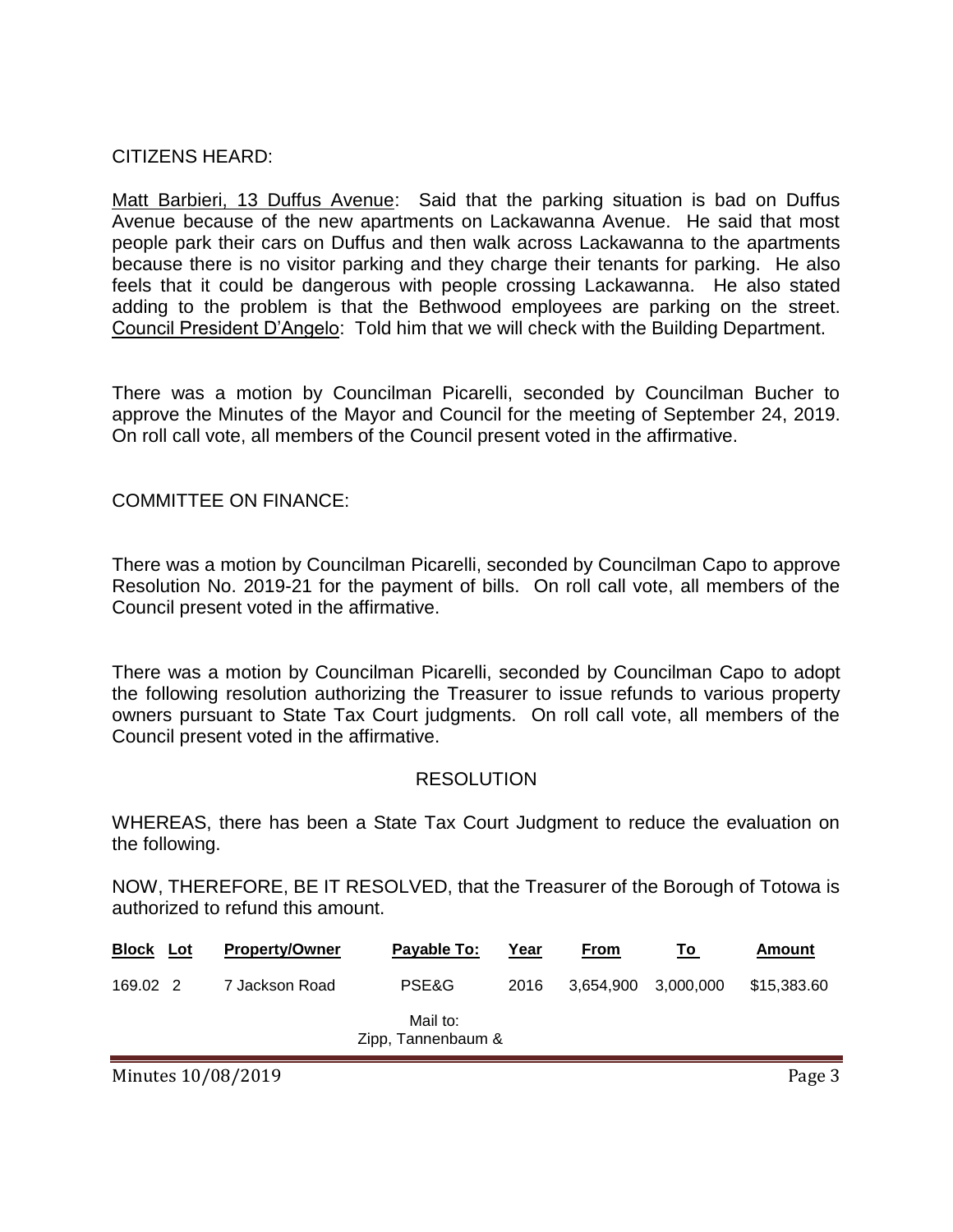Caccavelli, LLC 280 Raritan Center Parkway Edison, NJ 08837

Attorneys At Law Total Check: \$15,383.60

There was a motion by Councilman Picarelli, seconded by Councilman Capo to adopt the following resolution authorizing the Treasurer to issue refunds to various property owners due to overpayment of 3<sup>rd</sup> Quarter 2019 taxes. On roll call vote, all members of the Council present voted in the affirmative.

### RESOLUTION

WHEREAS, there has been an overpayment of taxes on the property listed below; and

WHEREAS, the taxpayer is entitled to a refund; and

WHEREAS, the chart sets forth the refund as follows:

| <b>Block Lot Qual</b> |    | Property/Owner                                             | Payable To:                                                              | Overpayment |
|-----------------------|----|------------------------------------------------------------|--------------------------------------------------------------------------|-------------|
| 163                   | 21 | 13 Shady Lane<br>Stephen & Dana Sylvester                  | Lereta LLC<br>1123 Parkview Dr.<br>Covina, CA 91724                      | \$2,110.03  |
| 9.11                  |    | 86 C0102 138 Hickory Hill Blvd.<br>Gordon & Maureen Tapper | Corelogic<br>Attn: Refunds Dept<br>PO Box 9202<br>Coppell, TX 75019-9760 | \$2,878.18  |

NOW, THEREFORE, BE IT RESOLVED, that the overpayment shall be refunded to the Credit Card Processing Company, as stated above and the Treasurer is authorized to issue a check for the refund, which shall be paid to the stated Credit Card Processing Company. (See attached)

There was a motion by Councilman Picarelli, seconded by Councilman Capo to approve payment of the 4<sup>th</sup> Quarter 2019 Budget Allotment to the Borough of Totowa Public Library in the amount of \$177,365.00. On roll call vote, all members of the Council present voted in the affirmative.

Minutes 10/08/2019 **Page 4**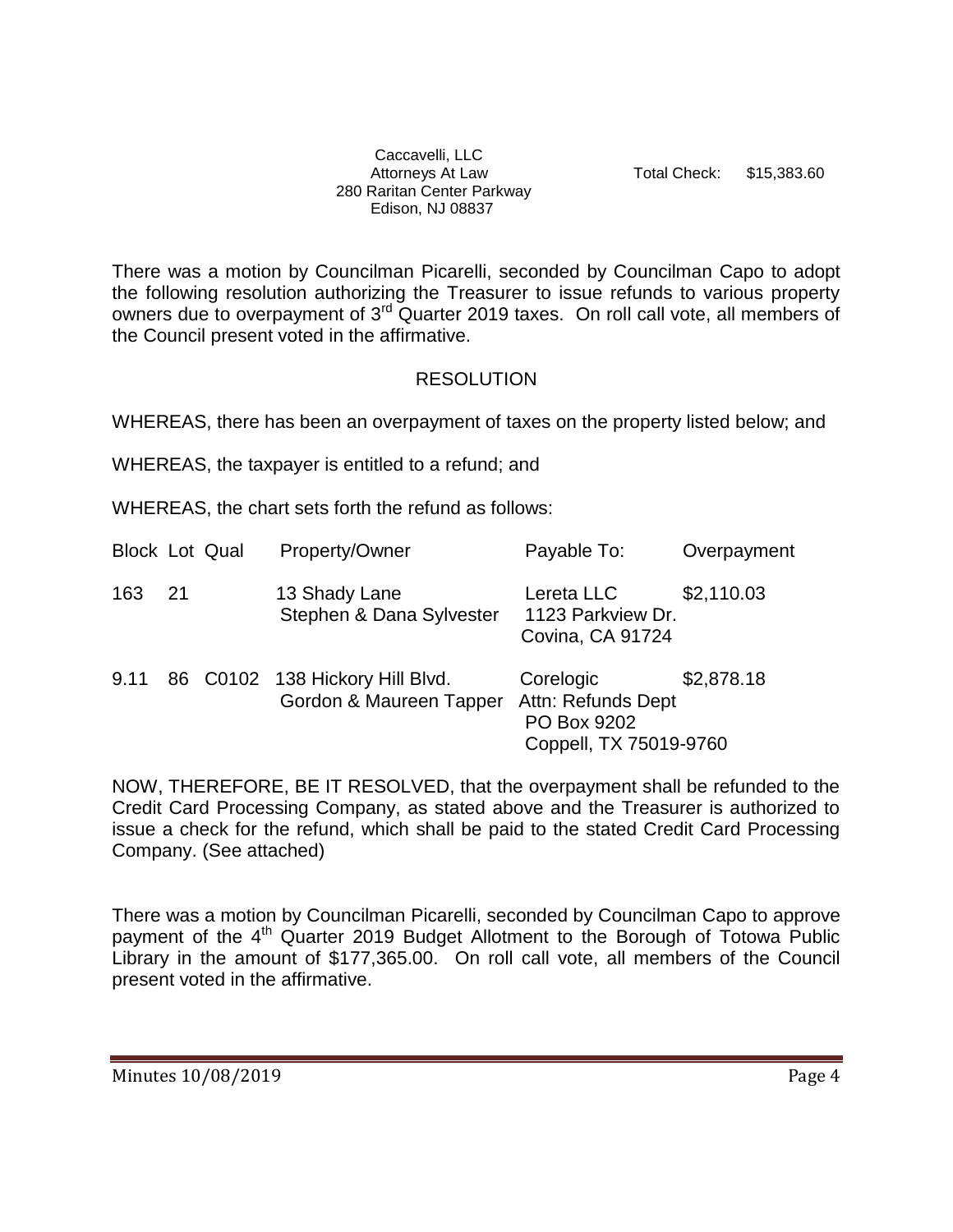# COMMITTEE ON PUBLIC SAFETY:

A letter from Volunteer Fire Company No. 1 advising that Richard Schopperth has been nominated as their candidate for Fire Chief was received and filed.

COMMITTEE ON PUBLIC WORKS:

Upon the recommendation of DPW Superintendent Jim Niland, there was a motion by Councilman Bucher, seconded by Councilwoman Palazzo to approve a grade increase for DPW Laborer Steve Filan from Grade 1-C to Grade 1-B. On roll call vote, all members of the Council present voted in the affirmative.

COMMITTEE ON ENGINEERING & PUBLIC PROPERTY:

There was no report.

COMMITTEE ON LIAISON & INSPECTION:

Upon the recommendation of the Committee, there was a motion by Councilman Bucher, seconded by Councilwoman Palazzo to appoint Giovanni D'Ambrosio as a Deputy Zoning Officer and Property Maintenance Inspector. On roll call vote, all members of the Council present voted in the affirmative.

## ACTING MAYOR'S APPOINTMENT

#### I, Acting Mayor Lou D'Angelo, with the advice and consent of the Council do hereby appoint Giovanni D'Ambrosio as a Deputy Zoning Officer and Property Maintenance Inspector for a term of one (1) year expiring December 31, 2019.

There was a motion by Councilman Bucher, seconded by Councilwoman Palazzo to confirm the appointment. On roll call vote, all members of the Council present voted in the affirmative.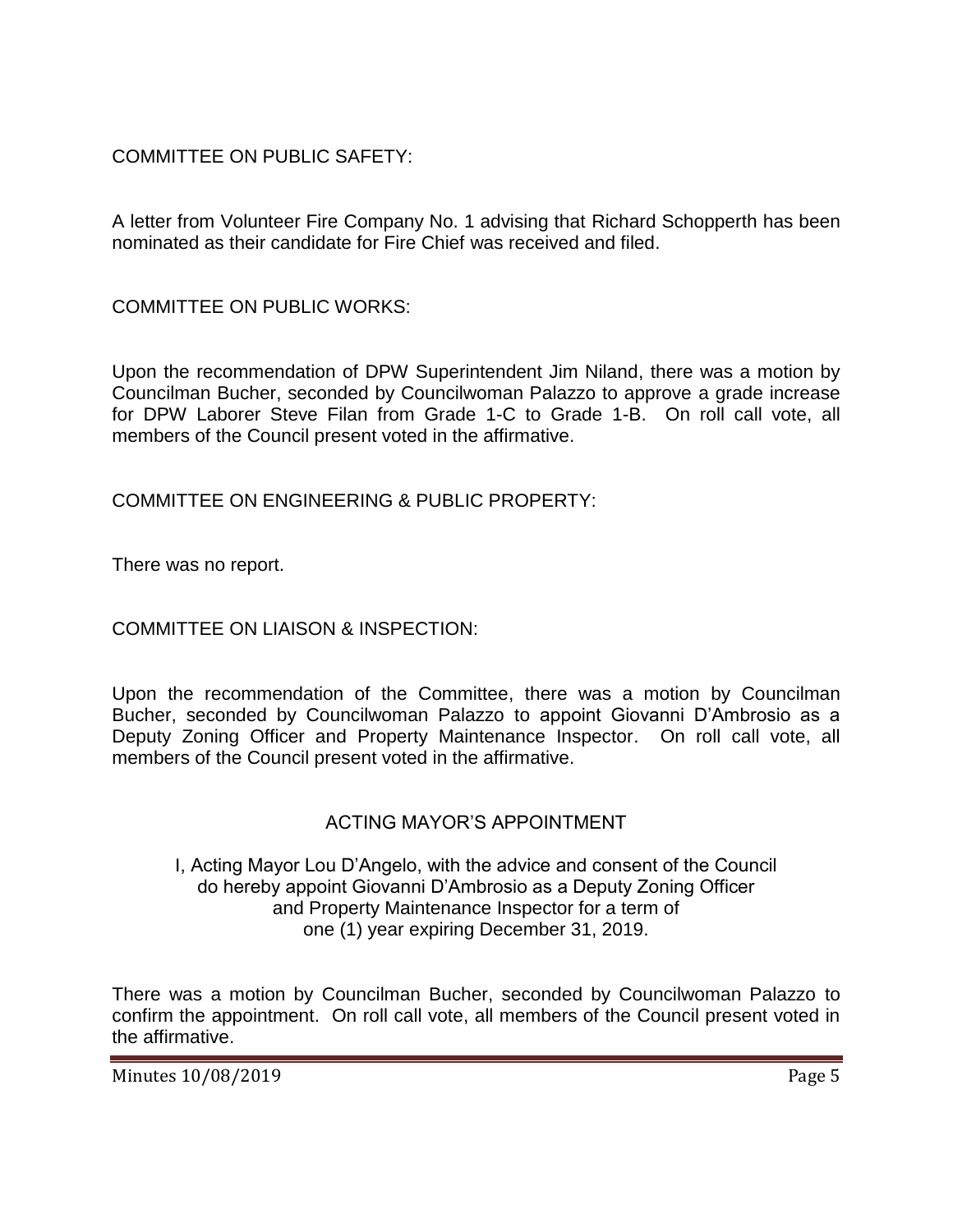There was a motion by Councilman Bucher, seconded by Councilwoman Palazzo to adopt the following Resolution Authorizing The Purchase And Delivery Of One SUV For The Borough Of Totowa Building Department. On roll call vote, all members of the Council present voted in the affirmative.

## RESOLUTION NO. 114-2019

### RESOLUTION AUTHORIZING THE PURCHASE AND DELIVERY OF ONE SUV FOR THE BOROUGH OF TOTOWA BUILDING DEPARTMENT

WHEREAS, the Borough of Totowa Construction Code Official has requested that one new Sport Utility Vehicle ("SUV") be purchased for the Borough of Totowa Building Department and added to the Borough of Totowa fleet; and

WHEREAS, the Mayor and Council of the Borough of Totowa have determined that there is a need for this new SUV in order to maintain and keep the fleet updated; and

WHEREAS, the Mayor and Council of the Borough of Totowa desire to authorize the purchase of this vehicle; and

WHEREAS, Morris County Cooperative Pricing Council Contract No. 15-C has been awarded to Route 23 Auto Mall, 1302 Route 23 South, Butler, New Jersey 07405 for the purchase and delivery of a 2020 Ford Explorer SUV and all related equipment; and

WHEREAS, pursuant to the applicable New Jersey State laws, the purchase of this vehicle may be authorized without public bidding.

NOW, THEREFORE, BE IT RESOLVED, that the Mayor and Council of the Borough of Totowa do hereby authorize the purchase of one 2020 Ford Explorer SUV from Route 23 Auto Mall in the amount of \$29,010.00.

BE IT FURTHER RESOLVED, that the Mayor and Municipal Council of the Borough of Totowa do hereby authorize the Municipal Clerk and Construction Code Official to execute any and all instruments relating thereof.